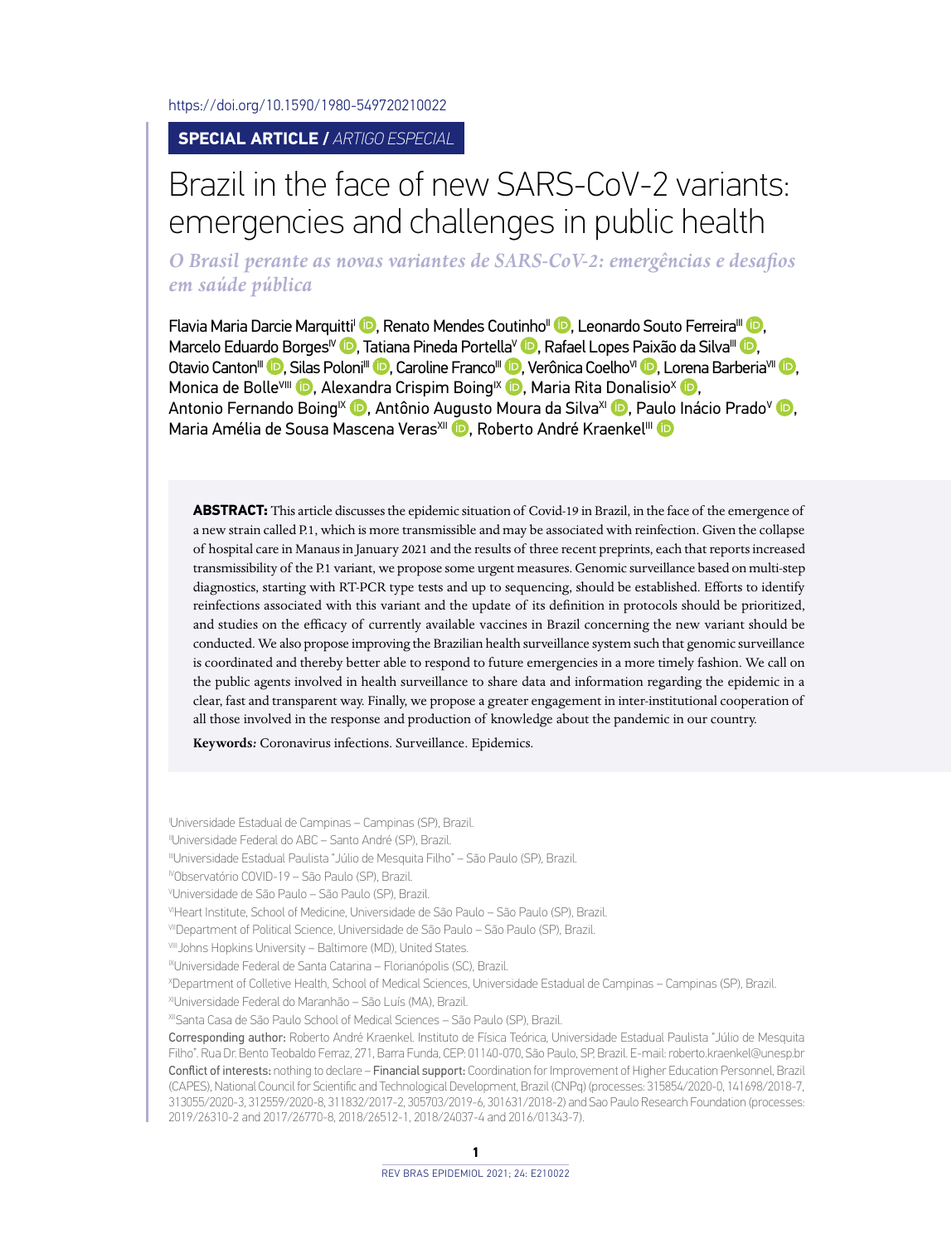**RESUMO:** Este artigo discute a situação epidêmica da COVID-19 no Brasil diante do aparecimento de uma nova linhagem, chamada P.1, mais transmissível e com possível reinfecção associada. Tendo em vista o colapso do atendimento hospitalar em Manaus em janeiro de 2021 e os resultados de três *preprints* recentes, dos quais todos encontraram maior transmissibilidade da variante P.1, propomos algumas ações urgentes: o estabelecimento de uma vigilância genômica baseada em diagnóstico em múltiplos passos, iniciando com os testes do tipo transcrição reversa seguida de reação em cadeia da polimerase (RT-PCR) até o sequenciamento; um esforço imediato na identificação de reinfecções associadas à nova variante, com a atualização dos protocolos de definição; e estudos sobre a eficácia das vacinas disponíveis no Brasil na vigência da nova variante. Propomos, ademais, o aprimoramento do sistema de vigilância em saúde brasileiro para que seja articulado com a vigilância genômica, de forma a responder mais oportunamente a emergências futuras. Chamamos os agentes públicos implicados na vigilância em saúde para que compartilhem dados e informações referentes à epidemia de forma clara, rápida e transparente. Finalmente propomos maior engajamento na cooperação interinstitucional de todos os envolvidos na resposta e produção de conhecimento sobre a pandemia em nosso país.

*Palavras-chave:* Infecções por coronavírus. Vigilância. Epidemias.

On the basis of data from Manaus, three recent preprints concluded that the P.1 variant of SARS-CoV-2 is much more transmissible than the variants that previously prevailed in the city. Despite the use of different methods and techniques, there is a convergence of the three studies on the greater transmissibility of the variant.

Naveca et al.<sup>1</sup>, using phylogenetic methods and under the assumption that reinfections are rare, suggested that the P.1 variant is at least twice as transmissible as the parental strain when estimating the effective reproduction number (Re) to be 2.2. Faria et al.<sup>2</sup> integrated mortality data and genomic data and, using a Bayesian model of epidemic dynamics, estimated the P.1 transmissibility rate to be on the order of 1.4 to 2.2 times more than the parental line and with 25–61% evasion of immunity. Coutinho et al.<sup>3</sup> analyzed the number of hospitalizations over time since the variant appeared in November 2020 and the concomitant increase in the frequency of the variant in sequenced samples. With a mathematical model of the susceptible, exposed, infected, recovered type (SEIR), they adjusted parameters of transmissibility and probability of reinfection. This third study found transmissibility to be 2.6 (95% confidence interval (95%CI) 2.4 – 2.8) times greater than that of the "wild" variant strain, and reinfections represented 28% of cases since the introduction of the variant. The three different methodologies not only concluded that the transmissibility of the P.1 variant is indeed high but reached similar conclusions as to its magnitude.

It is likely that variants of concern (VOCs) are already widespread across the country. On March 4, 2021, Fiocruz released a technical note presenting data on the distribution of VOCs in several states, showing that the percentage of COVID-19 cases caused by VOCs was very high, reaching more than 70% in some states<sup>4</sup>. Among the eight states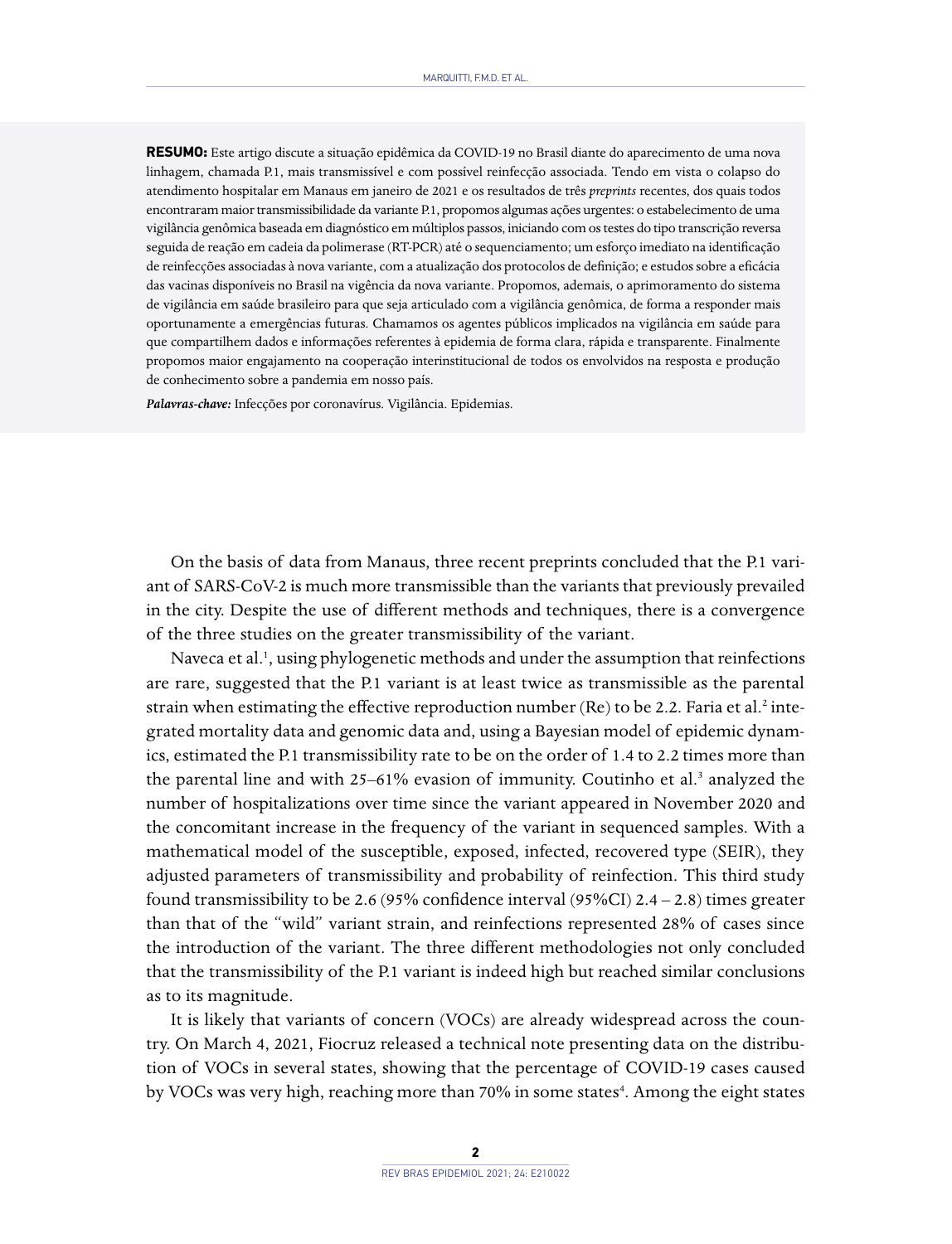investigated, only two (Minas Gerais and Alagoas) had a prevalence of variants with mutations of concern below 50%. It is important to note that the test used by Fiocruz did not discriminate between the different VOCs. Moreover, at the time of writing this letter, there were no details about the sample design that gave rise to these results, nor about their statistical significance or the number of samples analyzed. Information is surely available, given the prevalence figures reported in percentages. Information gaps need to be quickly addressed to support decision-making and the implementation of COVID-19 coping measures.

Since the variant P.1 and the B.1.1.7 seem to circulate widely in the country, we present here what we believe to be important considerations.

As the studies cited above suggest that the P.1 variant is spreading rapidly in many Brazilian states, a surveillance system to detect it and help respond in a timely manner should be implemented, ideally integrating epidemiological and genomic surveillance. Brazil has many laboratories throughout the country capable of carrying out, or actually carrying out, the sequencing of SARS-CoV-2, especially the Fiocruz Network, the Virus Network of the Ministry of Science, Technology and Innovations (MCTI) and the network integrated by the central public health laboratories (LACEN). Other smaller networks are formed by academic institutions, in addition to private laboratories. Despite this, until now, sequencing results and their analysis have not been made available in a timely manner, making their usefulness difficult in the event of an emergency. A more immediate response to complement these efforts would be to establish common routines and criteria, which would include multi-step diagnostics based on: use of common RT-PCR tests, PCR tests capable of identifying a suspected VOC, and finally, sequencing. This would help accelerate genomic investigation and the rapid tracking of the spread of VOCs. For the strategy to be effective in this urgent surveillance effort, synergistic action and a joint effort must be made to coordinate public and private laboratories, as well as municipal and state health departments.

Studies that investigate the ability of the P.1 variant to escape previously acquired immunity are imperative. Although there are confirmed cases of P.1 reinfection, there are no conclusive results on how often they are presently. Even more urgent is the improvement of surveillance of reinfections. In the protocol currently used, suspected cases of reinfection are considered to be people diagnosed with respiratory infections by SARS-CoV-2 with an interval of at least 90 days between the two events, both confirmed by RT-PCR tests, or sequencing of the viral genome, to prove that they are two different variants in the first and second infections<sup>5</sup>. However, only suspected cases are investigated for which there are biological samples from the two infection events<sup>5</sup>. The lack of available samples and laboratory support, especially from LACEN, represents obstacles in confirming two different episodes of infection with different viral variants. In addition, there are records of reinfections at intervals far less than 90 days. Thus, what we already know points to the need to redefine cases and protocols, as well as improvements in infrastructure, so that we also have a timelier and more sensitive surveillance of reinfections.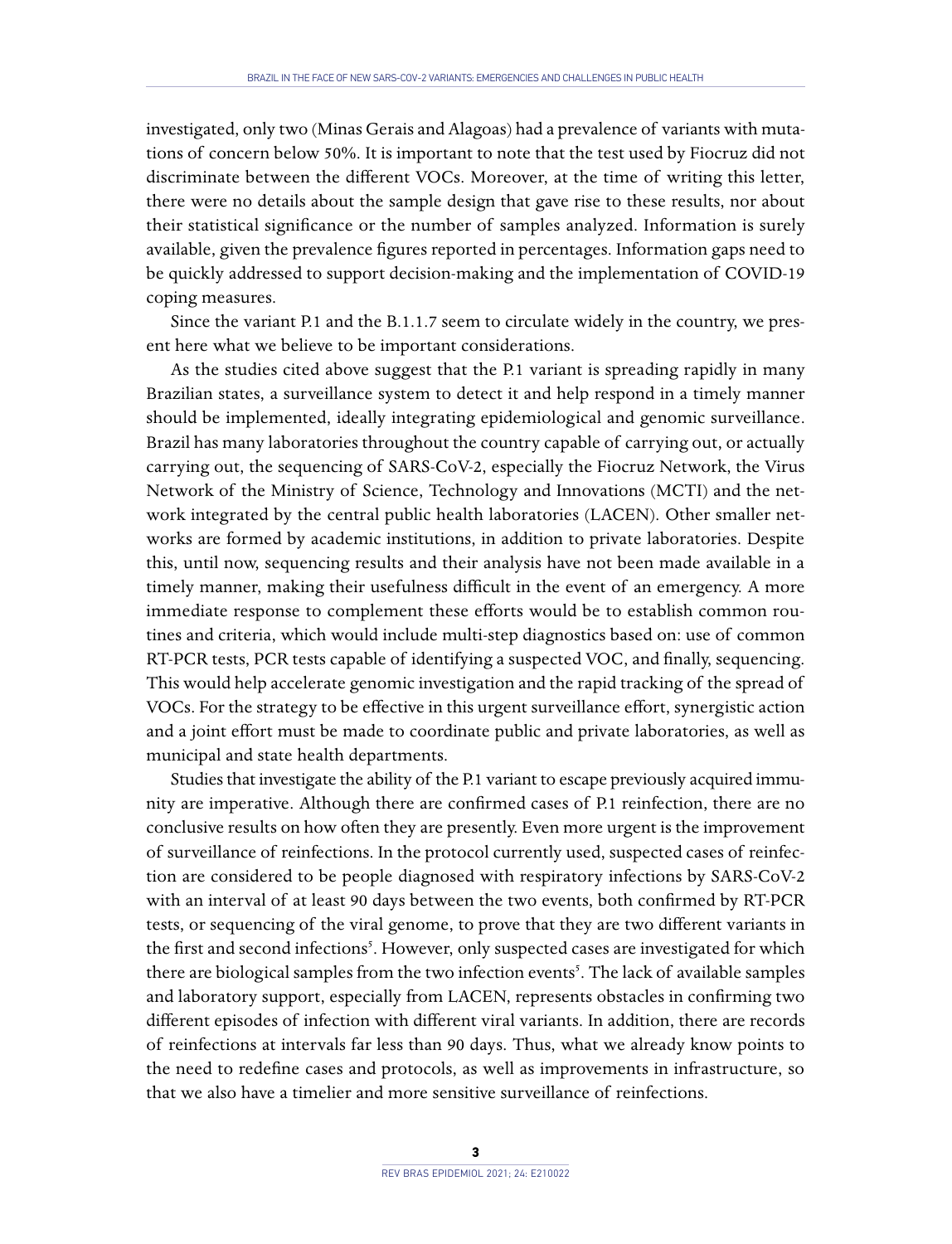The effectiveness of current vaccines with respect to the P.1 variant needs to be studied and responded to urgently. With the exception of preliminary in vitro evidence of decreased titers of neutralizing antibodies with the use of CoronaVac<sup>6</sup> and reports in the press about the presumed maintenance of these antibodies for the AstraZeneca/Oxford vaccine, very little is known about the protection afforded by vaccines against as VOCs. A recent preprint found cross-reactivity of neutralizing antibodies to P.1, induced by natural infection by the South African variant, B.1.3517 . These data suggest that the updated VOC vaccines that emerged in South Africa may be effective against P.1, but further studies are needed to establish whether this could be a promising path for vaccine updates. In addition, the acceleration of vaccination is urgent, with expansion of vaccine availability for populations at higher risk, as well as for other groups in Brazil.

Since mid-February, there has been a general increase in the number of cases of COVID-19 and associated deaths in most Brazilian states. Given this public health emergency, actions must be taken immediately to prevent the spread of the virus, while short- and medium-term surveillance efforts are strengthened. Without these strategies, the risk of collapse of the hospital infrastructure significantly increases, as observed in Manaus in January and as already observed in other states and municipalities at the time of writing this letter. Clearly, in the last half of February 2021, the increase in cases in several regions of the country led to an overload of the hospital system in most of the most populous Brazilian cities. In them, occupancy rates of general hospital and intensive care unit (ICU) beds were close to or even above their maximum limit, both in public and private institutions, with a substantial contingent of people who were left without access to ICU beds when there was a clinical need for their use.

Non-pharmacological interventions must be implemented or reinforced immediately in the affected states and municipalities. Such measures include strict social distancing policies that significantly restrict the movement of people during the day and night for a minimum period of 21 days, or until significant reductions in the transmission of the virus and emergence of new cases and hospitalizations are seen.

A highly transmissible variant accelerates the pace of the epidemic in Brazil and poses a threat to neighboring countries, and the rest of the world. In fact, the threat posed by P.1 and other VOCs that may arise in Brazil as a result of the uncontrolled epidemic has already been reiterated by the international press. So far, P.1 has been found in 26 countries and its community transmission has been confirmed in Belgium, Italy, Colombia and Brazil. The Brazilian federal government and several local governments have repeatedly refused to adopt containment efforts based on scientific data, notably stricter restrictions on the functioning of non-essential services, effective testing actions followed by isolating people with active infections and tracking their contacts, policies to restrict international and domestic travel and other non-pharmacological measures necessary to contain the spread of P.1. In the absence of these measures, which should be led by the federal government, intra- and interstate coordination is more essential than ever.